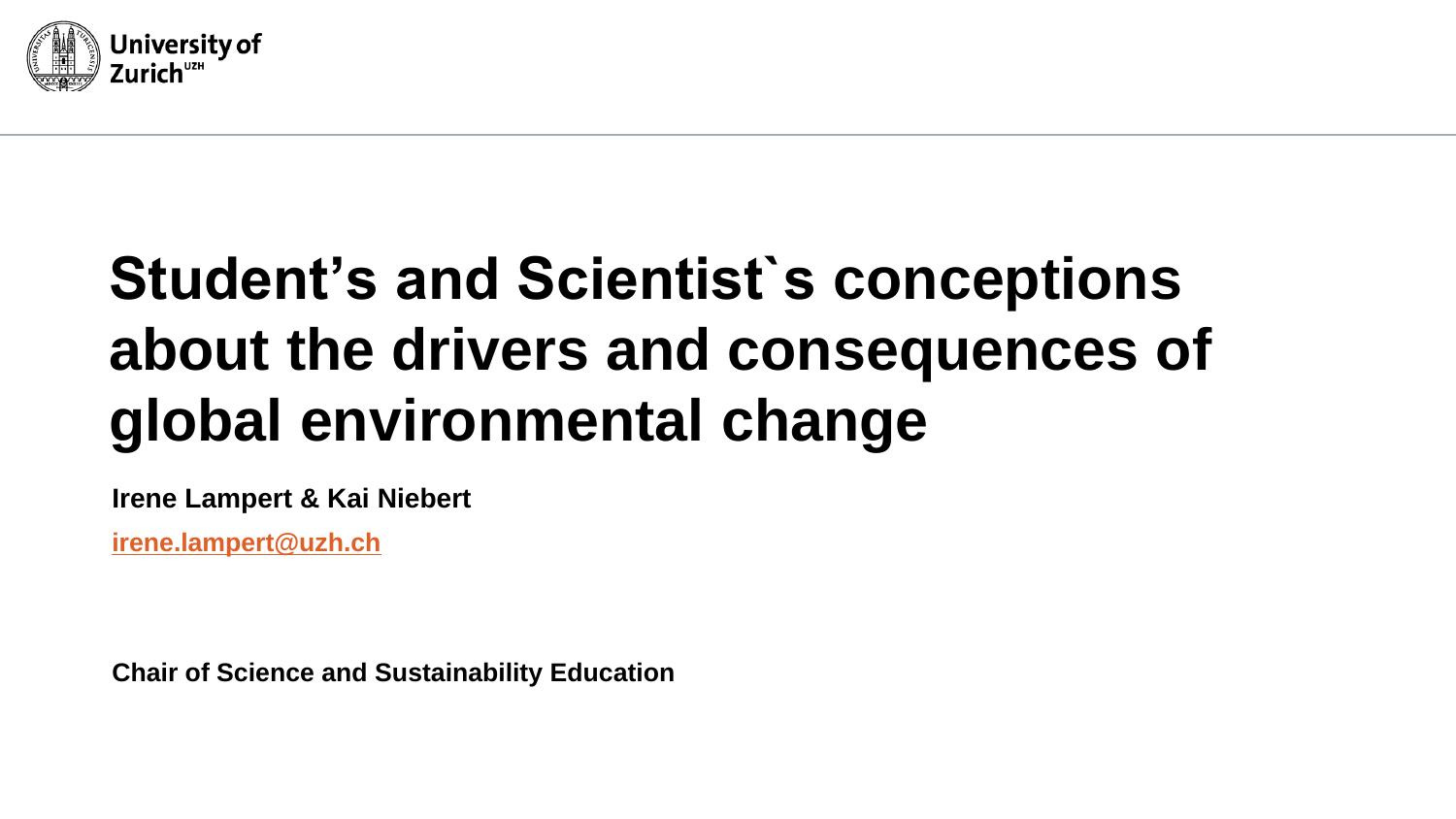

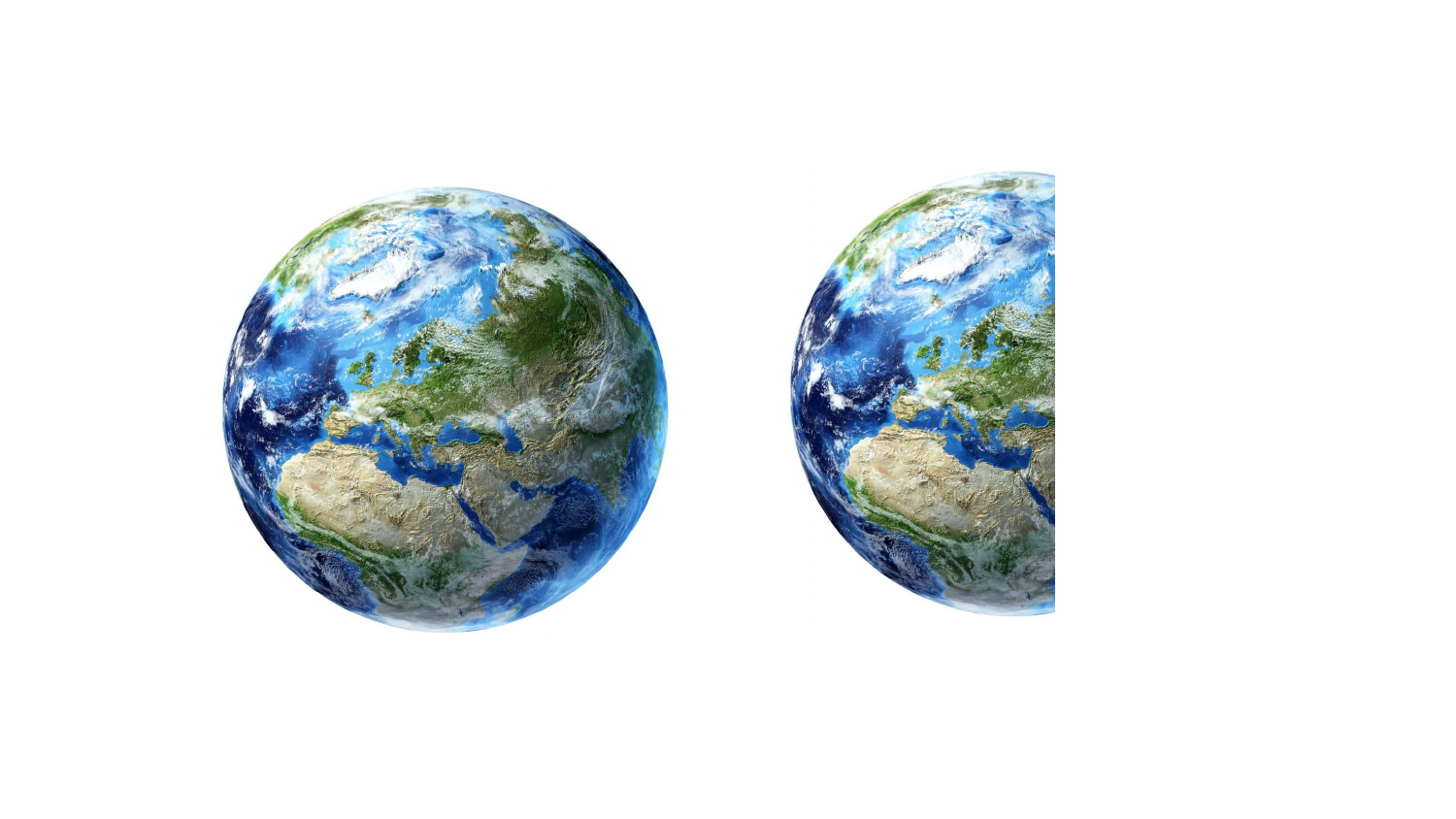

**Will Steffen et al. Science 2015;347:1259855**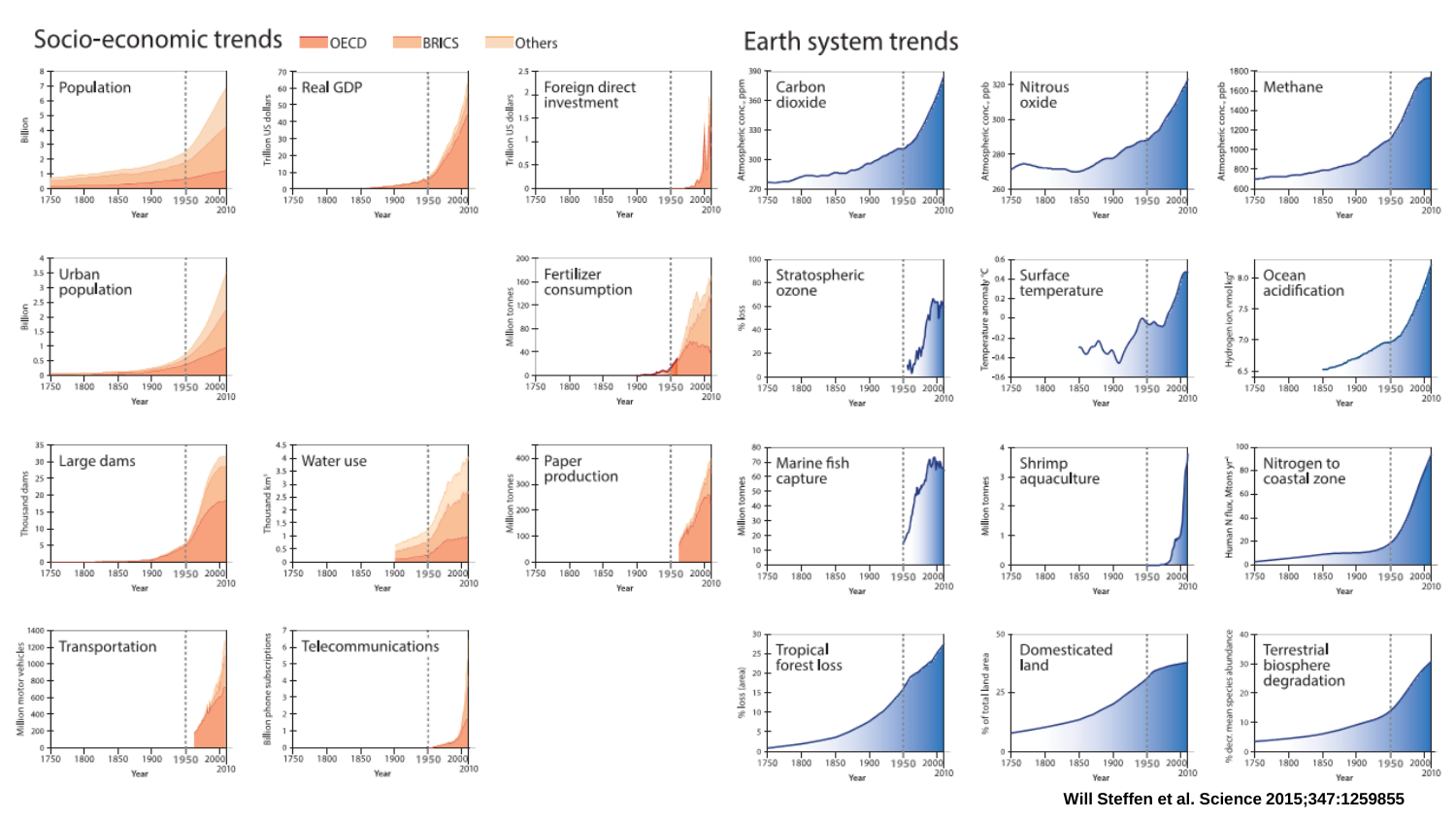**Fig. 3 The current status of the control variables for seven of the nine planetary boundaries.** 



**Will Steffen et al. Science 2015;347:1259855**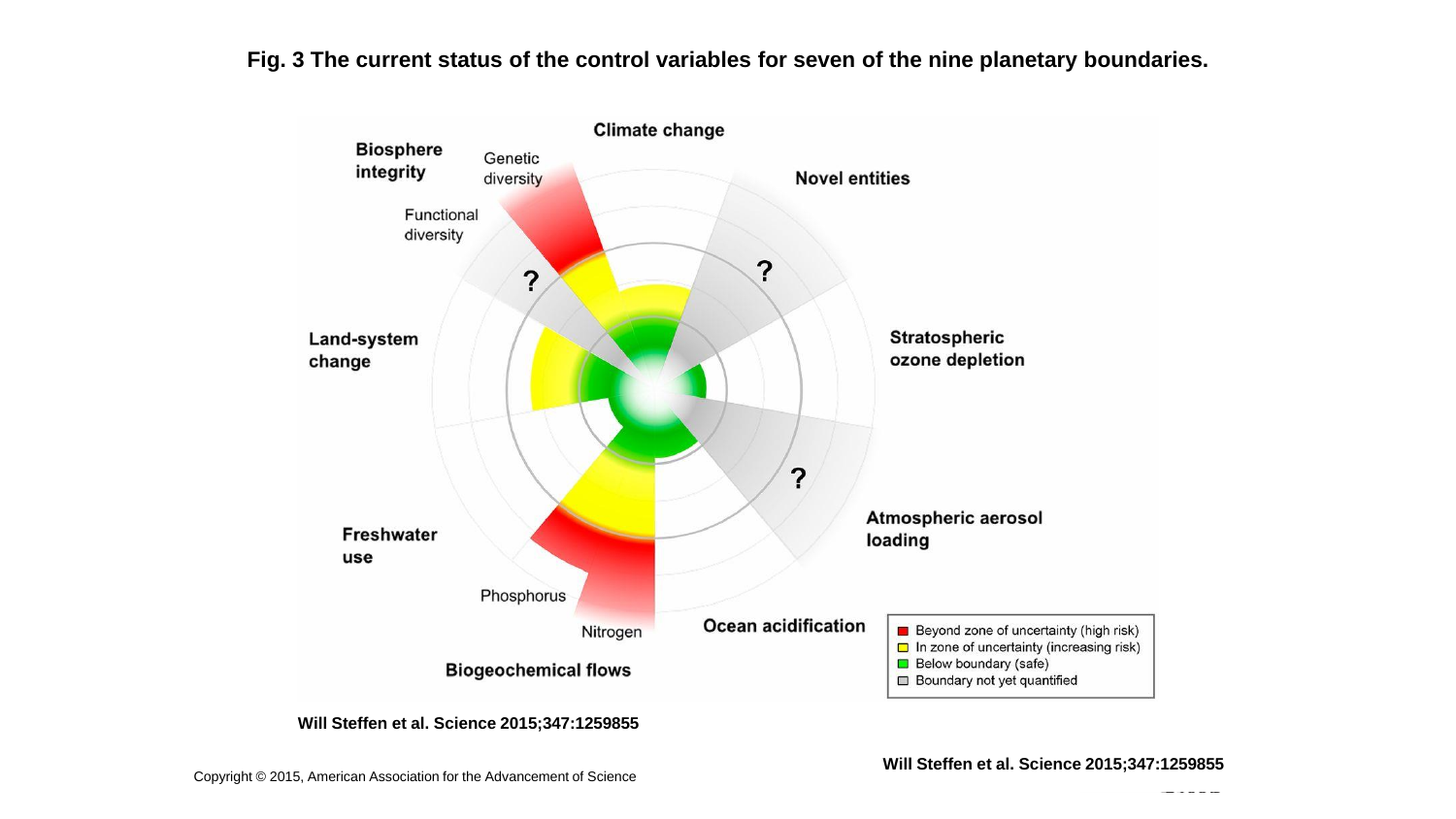### **Educational Reconstruction of the Planetary Boundaries**

*Which conceptions do students and scientists have about the drivers and consequences of global environmental change in the context of socioeconomic growth and the planetary boundaries?* 

#### **Analysis of student concepts**

- Students  $7th 12th$  grade,  $n=42$
- Two interview studies secondary I & II
- Guideline-based partner interviews



**Design of teaching and learning**

**guidelines**

#### **Clarification & Analysis of science concepts**

- 7 Publications
- Steffen et al., 2015 & Rockström et al., 2009

Duit, R., Gropengießer, H., Kattmann, U., Komorek, M., & Parchmann, I. (2012). The Model of Educational Reconstruction–a Framework for Improving Teaching and Learning Science1. In *Science education research and practice in Europe* (pp. 13-37) (verändert)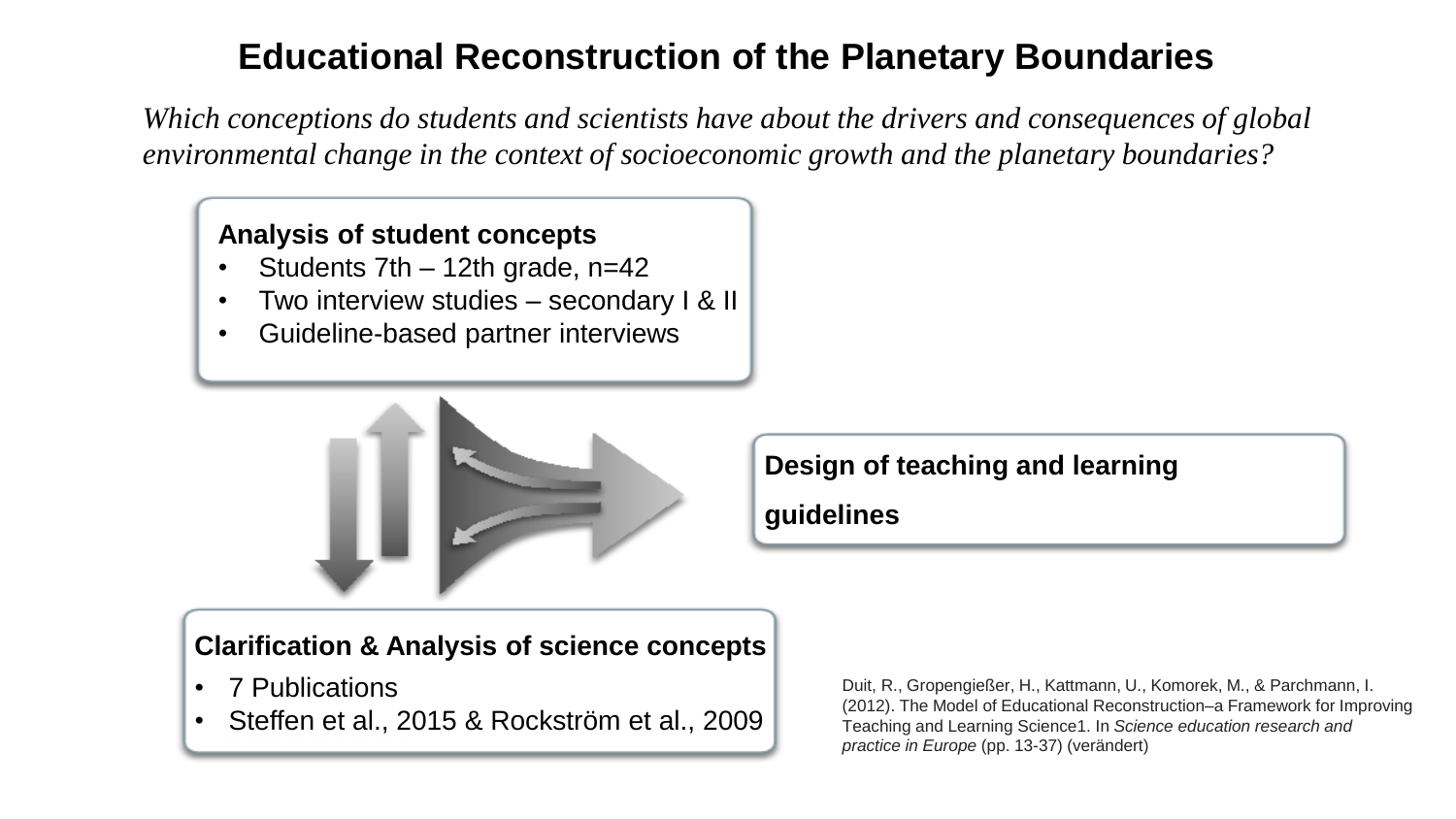

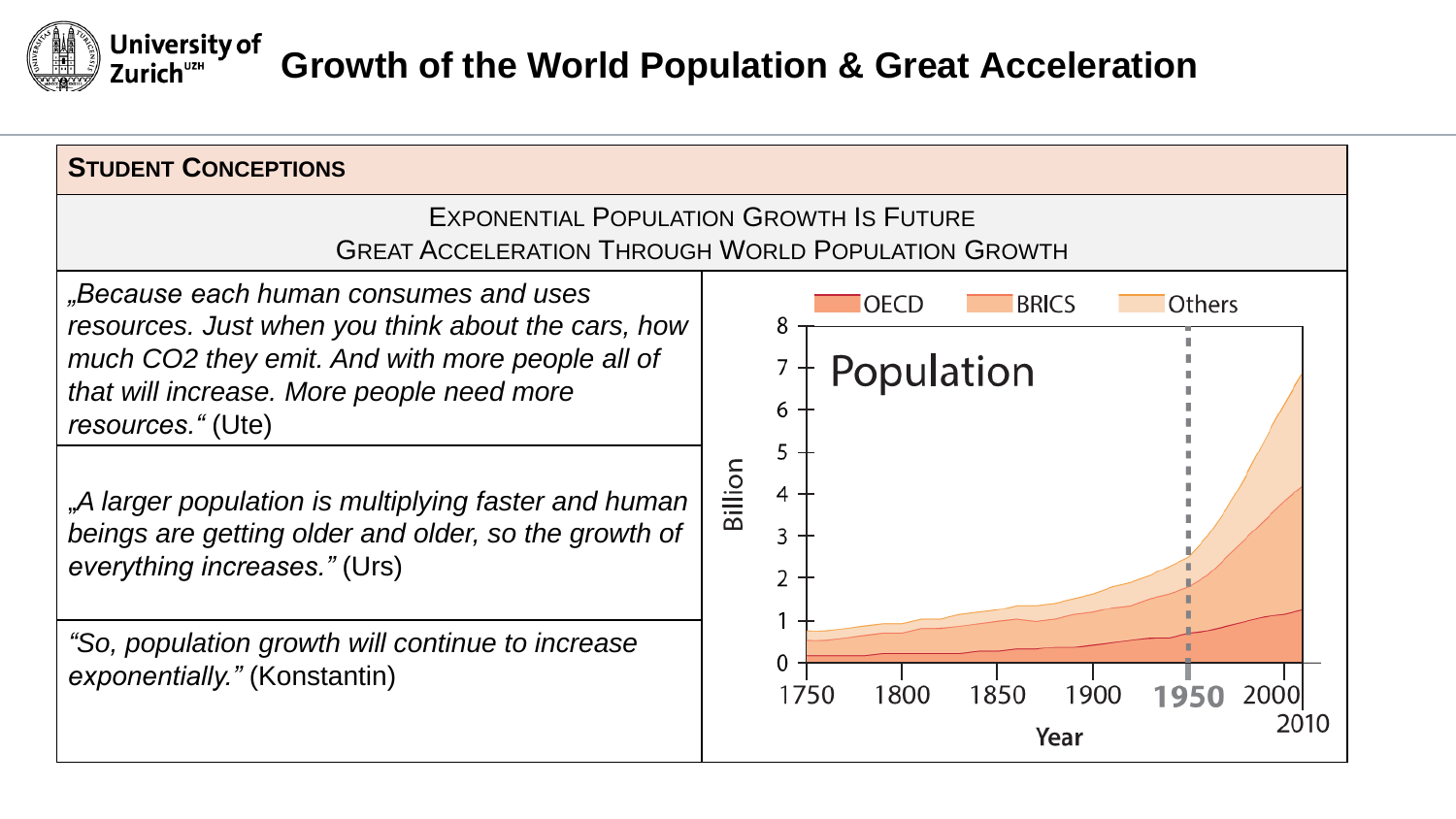

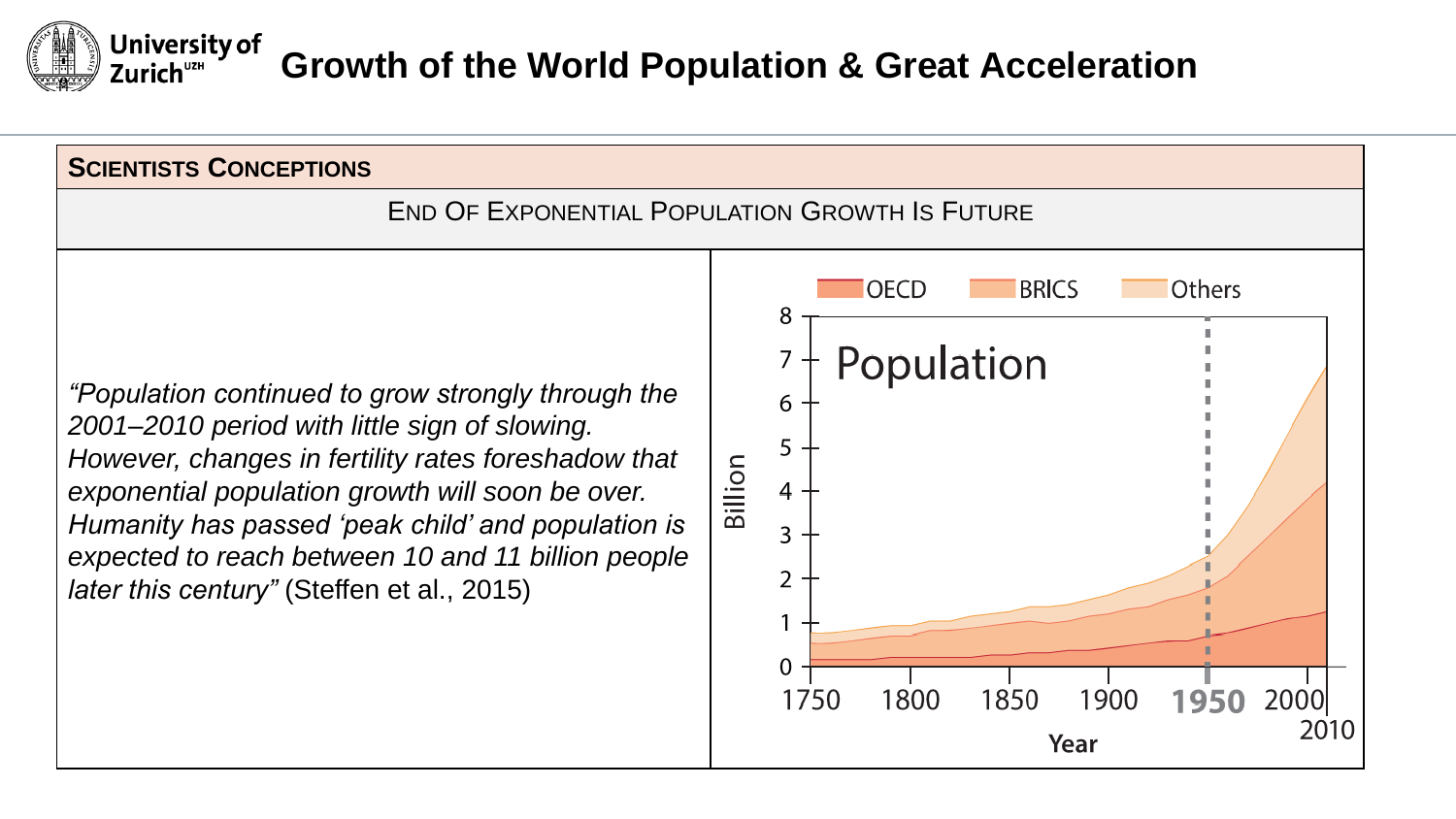

#### **SCIENTISTS CONCEPTIONS**

GREAT ACCELERATION THROUGH SOCIO ECONOMIC ACTIVITIES OF THE OECD AND BRICS COUNTRIES

*"Despite the shift of global production, traditionally based within OECD countries, towards the BRICS nations, the bulk of economic activity, and with it, the lion's share of consumption, remain largely within the OECD countries. In 2010 the OECD countries accounted for 74% of global GDP but only 18% of the global population."* (Steffen et al., 2015)

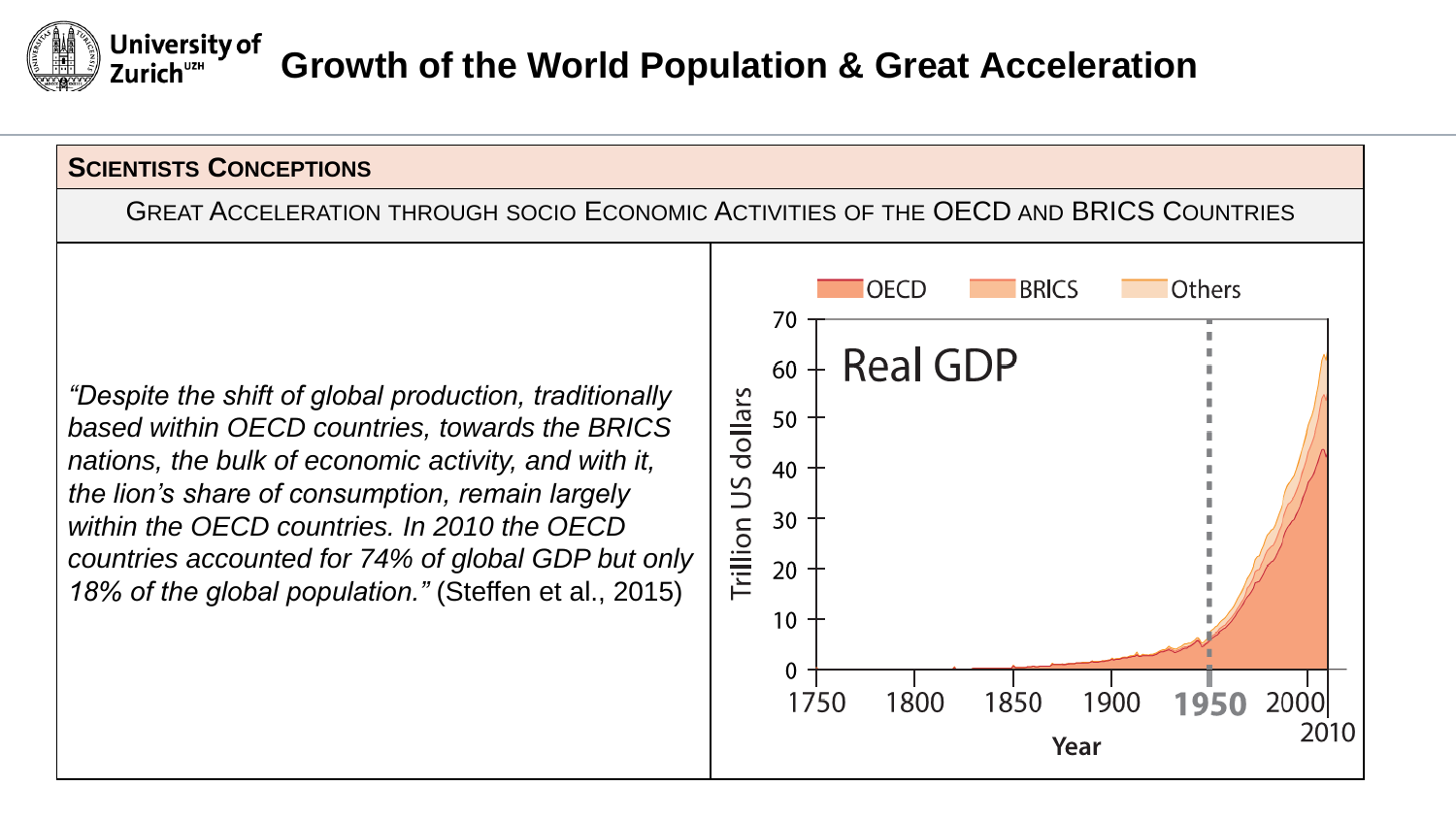

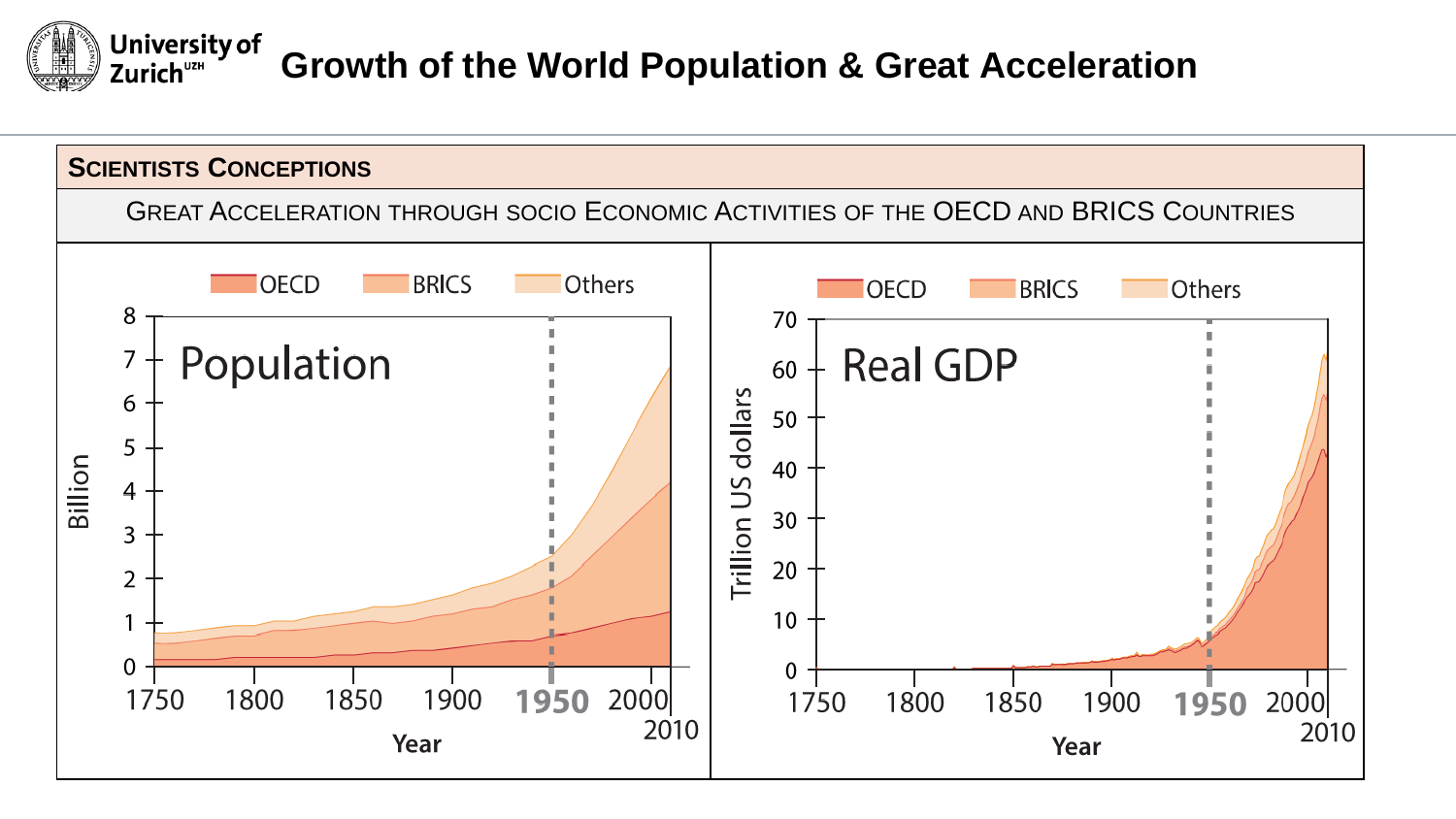

# **Causes of Biodiversity Loss & Climate Change**

| <b>STUDENT CONCEPTIONS</b>                                                                                                                                                                                                                                                                                 |                                                                                              |
|------------------------------------------------------------------------------------------------------------------------------------------------------------------------------------------------------------------------------------------------------------------------------------------------------------|----------------------------------------------------------------------------------------------|
| BIODIVERSITY LOSS AND CLIMATE CHANGE THROUGH POPULATION GROWTH                                                                                                                                                                                                                                             |                                                                                              |
| «Due to the increased population, people take up<br>more space. So growth has brought climate<br>change and species extinction» (Ivan)                                                                                                                                                                     | <b>Climate change</b><br><b>Biosphere</b><br>Genetic<br>integrity<br>diversity<br>Functional |
| "So the large population growth has led to the<br>crossing of the boundaries, for example through<br>the emission of CO2. And that's just problematic,<br>because of that the earth is warming and that could<br>lead to big problems in the future and make the<br>earth more and more unstable."(Damian) | diversity                                                                                    |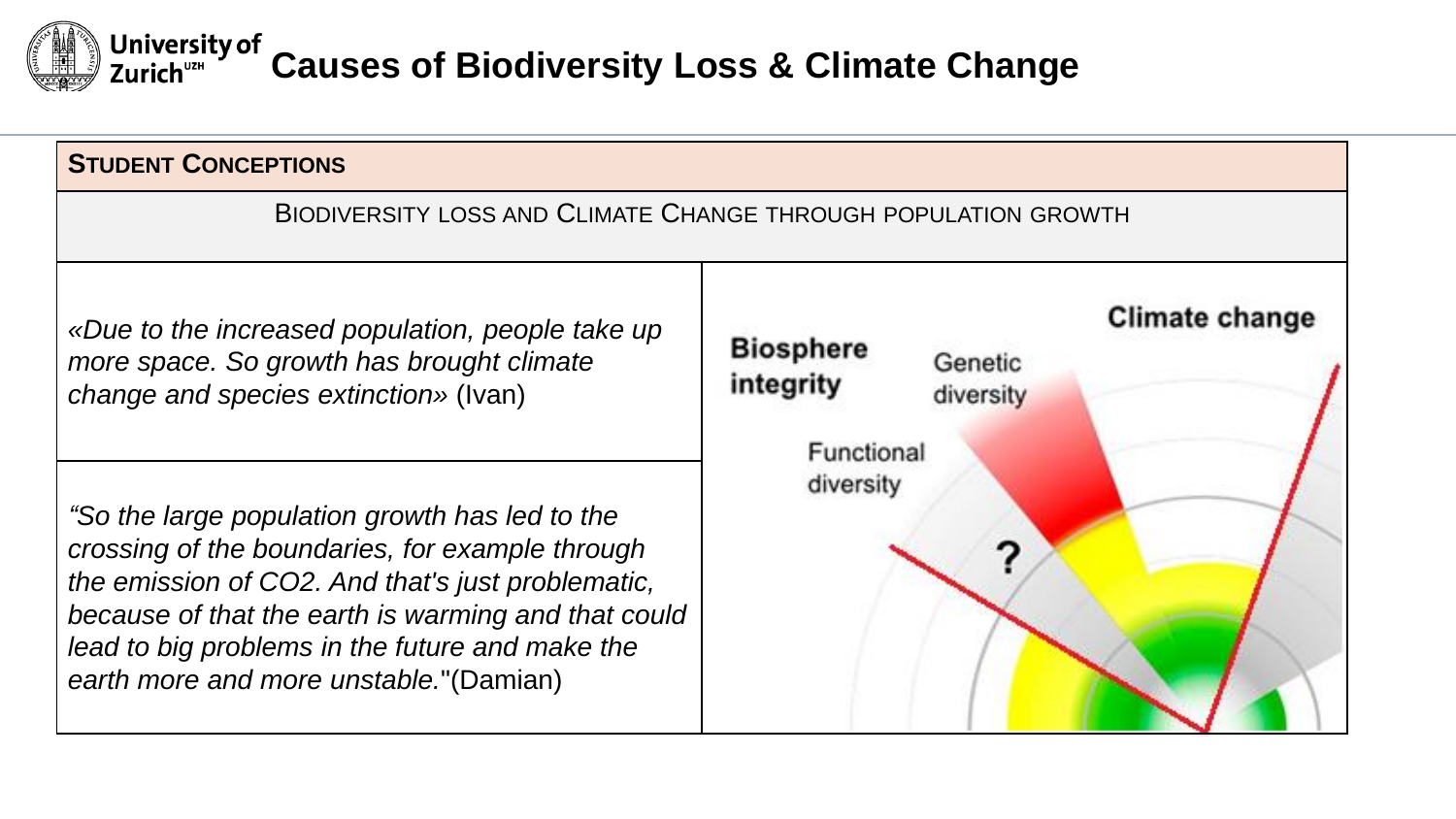

# **Causes of Biodiversity Loss & Climate Change**

#### **SCIENTISTS CONCEPTIONS**

BIODIVERSITY LOSS AND CLIMATE CHANGE THROUGH GLOBAL ECONOMIC ACTIVITIES OF THE OECD COUNTRIES

*"Insofar as the imprint on the Earth System scales with consumption, most of the human imprint on the Earth System is coming from the OECD world."*  (Steffen et al., 2015)

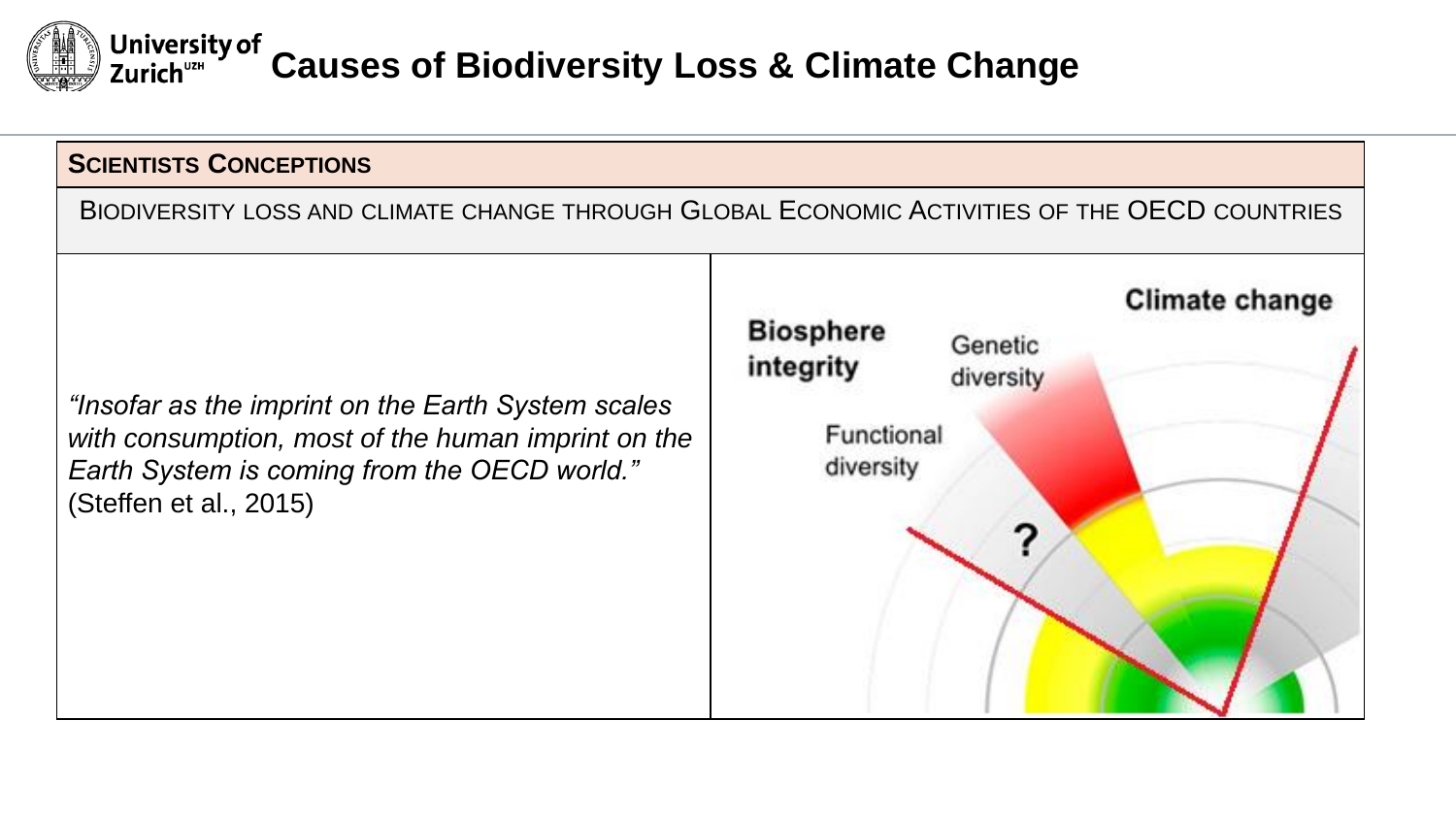

*"In the early 21st century, the poorest 45% of the human population accounted for 7% of emissions, while the richest 7% produced 50%; a single average US citizen emitted as much as upwards of 500 citizens of Ethiopia, Chad, Afghanistan, Mali, Cambodia or Burundi»* (Malm and Hornborg, 2014)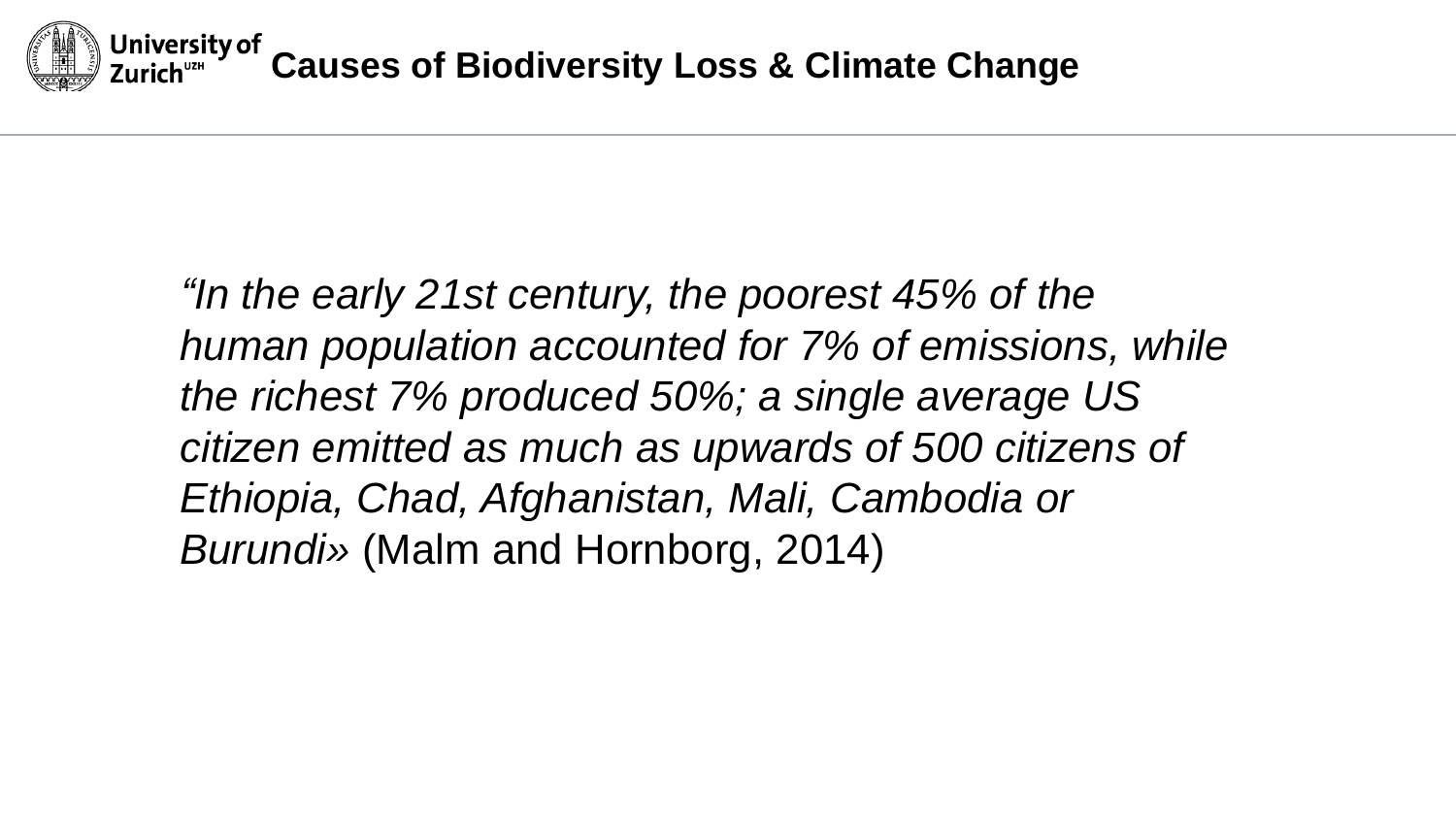

## **Planetary Boundaries and Socioeconomic Growth**

GLOBAL ENVIRONMENTAL CHANGE THROUGH GROWTH OF THE WORLD POPULATIONS



GLOBAL ENVIRONMENTAL CHANGE THROUGH UNSUSTAINABLE SOCIO ECONOMIC GROWTH

#### **Guideline**

The students should critically reflect the growth of the world population as the cause for global environmental change and recognize the socioeconomic activities of the OECD and BRICS countries as the cause for the transgression of the planetary boundaries.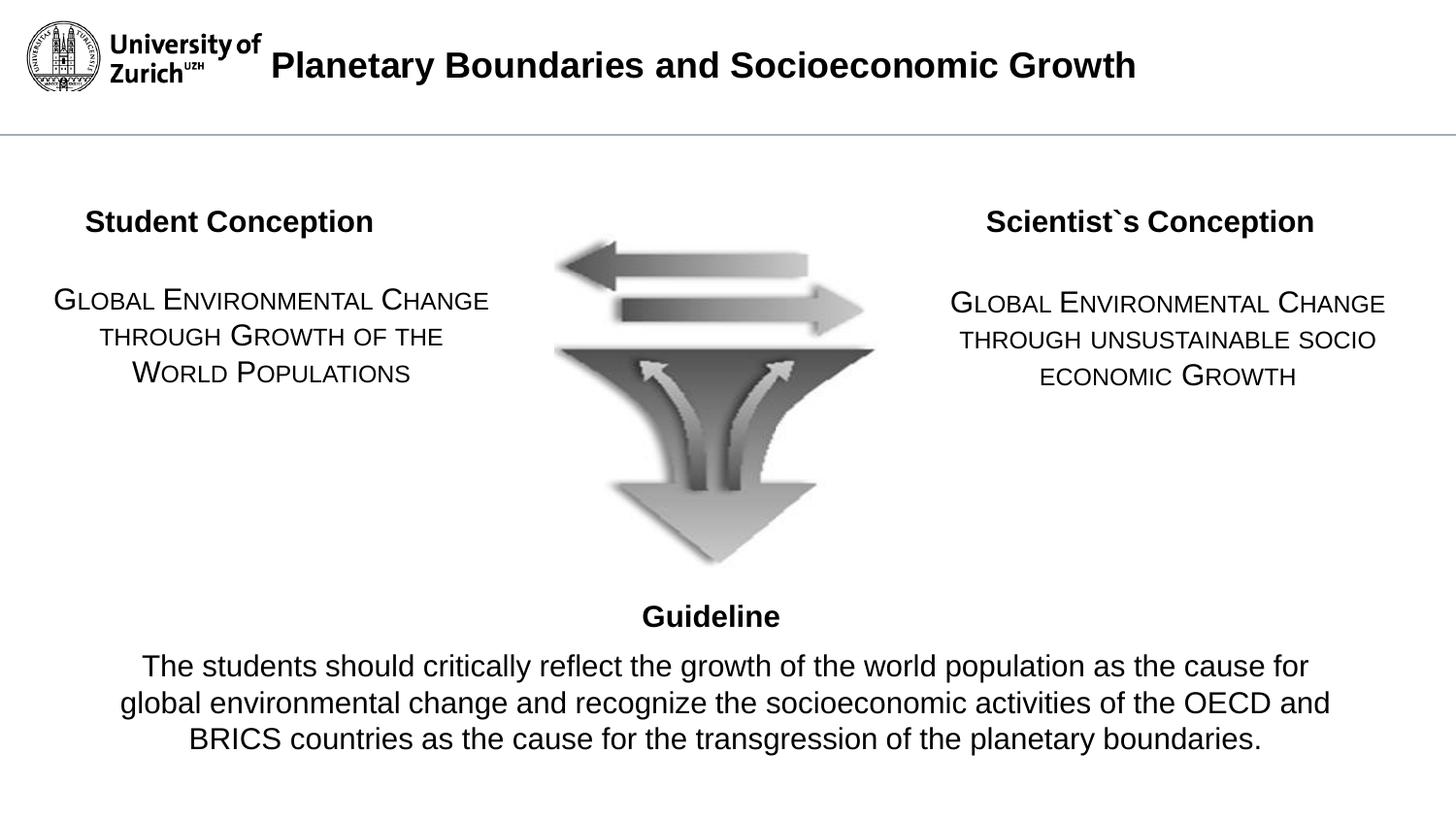

### **Growth within the Planetary Boundaries?**

#### **What to teach in the classroom?**

BOUNDARY COMPLIANCE THROUGH SUSTAINABLE SOCIOECONOMIC ACTIVITIES

*We need to stay within an equilibrium with the Earth System and to do so we need new ideas of socioeconomic growth disconnected from resource consumption.*